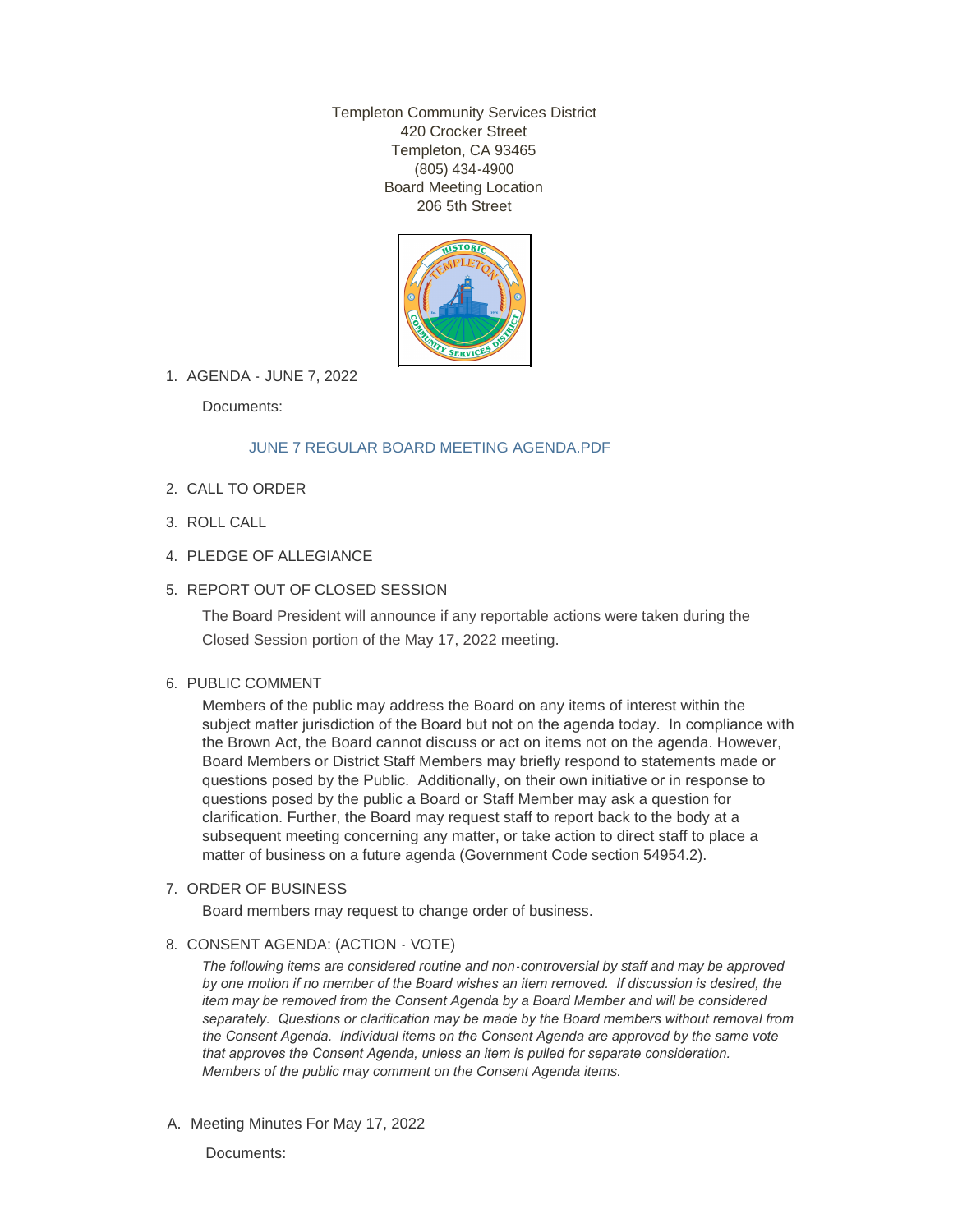#### [MAY 17, 2022 MEETING MINUTES.PDF](http://templetoncsd.org/AgendaCenter/ViewFile/Item/4723?fileID=3318)

B. Notice Of Completion/Budget Amendment For Board Room Technology Upgrade Project

Documents:

### [NOTICE OF COMPLETION\\_BUDGET AMEND DOCS.PDF](http://templetoncsd.org/AgendaCenter/ViewFile/Item/4736?fileID=3325)

9. BUSINESS:

*Members of the public may address the Board on each agenda item as it is considered. Following the initial presentation of the item and questions from Board Members, public comment will be solicited. Comments and/or questions should be directed to the Board Chairperson.*

A. Resolution 08-2022 - Weed Abatement

Documents:

#### [RESOLUTION 08-2022 DOCUMENTS.PDF](http://templetoncsd.org/AgendaCenter/ViewFile/Item/4739?fileID=3328)

B. Resolution 09-2022 - Toad Creek Agreement

Documents:

#### [RESOLUTION 09-2022 DOCUMENTS.PDF](http://templetoncsd.org/AgendaCenter/ViewFile/Item/4740?fileID=3329)

C. Paydown Of PERS UAL/Budget Amendment

Documents:

### [UAL DOCUMENTS.PDF](http://templetoncsd.org/AgendaCenter/ViewFile/Item/4724?fileID=3319)

D. Briefing - 31 Sunnyside Way Fire

Documents:

## [STRUCTURE FIRE 31 SUNNYSIDE BRIEFING.PDF](http://templetoncsd.org/AgendaCenter/ViewFile/Item/4725?fileID=3320)

- 10. GENERAL MANAGER'S REPORT
- 11. COMMITTEE REPORTS
- A. Administration/Finance Committee Meeting 05/11/2022 Documents:

### [MAY 11, 2022 MINUTES.PDF](http://templetoncsd.org/AgendaCenter/ViewFile/Item/4726?fileID=3321)

B. Fire And Emergency Management Committee Meeting - 05/16/2022 Documents:

### [MAY 16, 2022 MINUTES.PDF](http://templetoncsd.org/AgendaCenter/ViewFile/Item/4727?fileID=3322)

C. Nacimiento Commission Meeting - 05/26/2022

Documents: